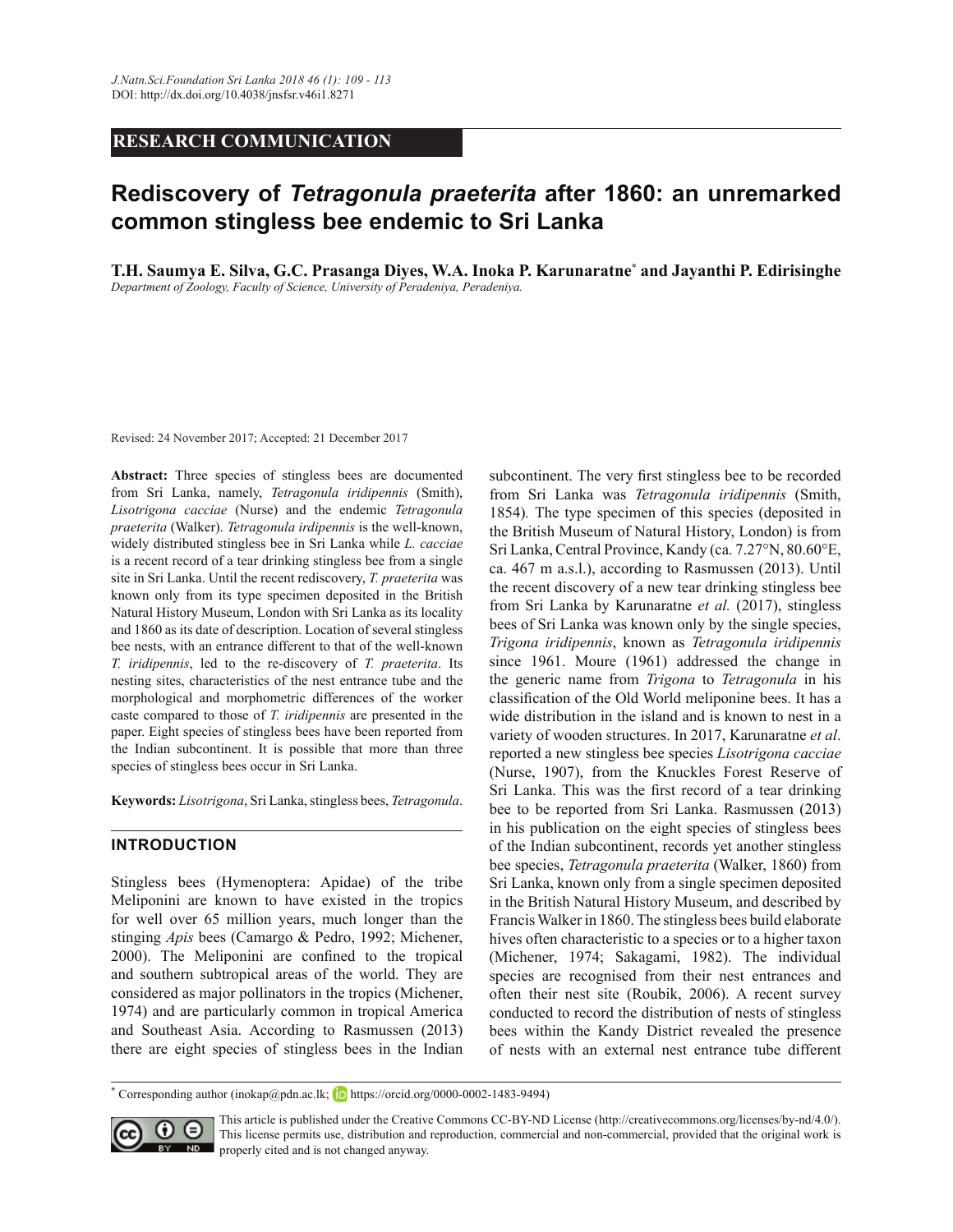from that of typical *T. iridipennis.* This observation led to further investigations and descriptions; including the distribution of this new nest type in the Kandy District, the morphology and morphometric data analysis for its identification and separation from the well-known *T. iridipennis.*

# **METHODOLOGY**

Field surveys were conducted in several locations within the Kandy District  $(7^{\circ}18'15.84''$  N  $80^{\circ}42'26.28''$  E) in 2016 to record the nests of stingless bees, making detailed observations of the type of external nest tube/ entrances. The nest entrances were photographed and the material used to construct the nest tube was identified. From several stingless bee nests having a specific type of entrance tube/types, 55 individuals from each nest type were collected and pin mounted for further identification. The key of Rasmussen (2013) was used for the identification. Photographs showing the characteristic features of nests, specially the nest entrance tube, were taken using a camera. Selected morphometric measurements of the head, based on information given in Sakagami *et al*. (1996), such as the inner ocellar distance, upper inter ocellar distance, head width, inter-antennal distance and eye length were made using a micro view USB digital microscope  $(\times 650)$ . The morphometric data were subjected to statistical analysis, sample t-test and principal component analysis (PCA) to determine the extent of variation among individuals from different nests.

# **RESULTS AND DISCUSSION**

Out of 65 stingless bee nests located, 31 stingless bee nests having a specific type of nest entrance tube were recorded from the study area. All the individuals collected from nests having this specific nest entrance tube were identified as *Tetragonula praeterita*, thus reporting its rediscovery after 1860. The nest entrances of *T. iridipennis* have no entrance tubes and the entrance holes are larger compared to *T. praeterita*.

Table 1: Morphometric analysis of the variation in head measurements of *T. iridipennis* (Ti) and *T. praeterita* (Tp) (n = 55 for each species)

|                   | Inter - occellar<br>distance (mm)             |    | Upper<br>inter - occellar<br>distance (mm) |                                 | Head width<br>(mm)              |    | Inter - antennae<br>distance (mm) |    | Eye length<br>(mm)              |    |
|-------------------|-----------------------------------------------|----|--------------------------------------------|---------------------------------|---------------------------------|----|-----------------------------------|----|---------------------------------|----|
|                   | Ti                                            | Tp | Ti                                         | Tp                              | Ti                              | Tp | Ti                                | Тp | Ti                              | Tp |
|                   | Mean $\pm$ SD 0.47 $\pm$ 0.02 0.41 $\pm$ 0.02 |    |                                            | $1.31 \pm 0.02$ $1.19 \pm 0.04$ | $1.91 \pm 0.04$ $1.79 \pm 0.04$ |    | $0.21 \pm 0.02$ $0.19 \pm 0.02$   |    | $1.27 \pm 0.04$ $1.21 \pm 0.03$ |    |
| T test<br>results | $T = 17.77$<br>$p = 0.000$                    |    | $T = 19.01$<br>$p = 0.000$                 |                                 | $T = 15.23$<br>$p = 0.000$      |    | $T = 5.23$<br>$p = 0.000$         |    | $T = 9.83$<br>$p = 0.000$       |    |



**Figure 1:** Scree plot of PCA of morphometric data of *T. iridipennis* (Ti) and *T. praeterita* (Tp) (n = 55 for each species)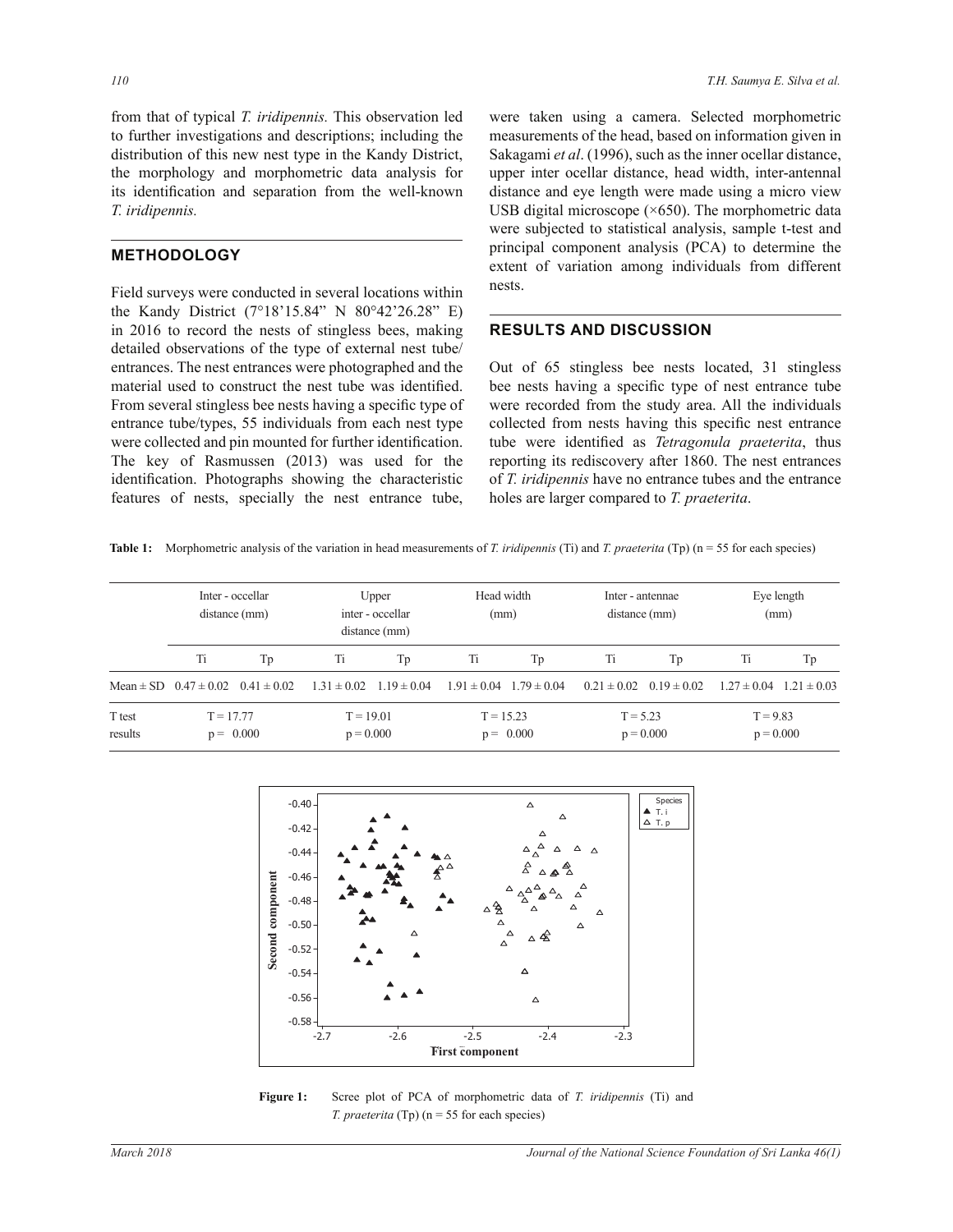

**Figure 2:** Sticky entrance of *T. iridipennis* nest. (a) Nest constructed in a crevice of a concrete pillar and (b) a nest constructed in a man-made rock-wall in Peradeniya University premises



showing wood and sand particles glued together to form the rough outside surface; (a2) nest entrance tube being guarded **Figure 3:** Nests of *T. praeterita* constructed on different surfaces, showing the nest entrance tube. (a) Nest constructed on the upper left corner of a wooden frame of an electricity meter; (a1) close up of the external nest entrance tube of the same nest by worker; (b) nest constructed in a crevice between a window frame (on the left) and the cement wall; (b1) close up of nest entrance tube of the same nest, constructed using wood and sand particles in a crevice between a window frame (on the left side) and cement wall (on the right side); (b2) nest entrance tube showing glued sand particles of a nest constructed in a crevice of a wall of an outdoor stair case; (c) nest constructed in an abandoned tire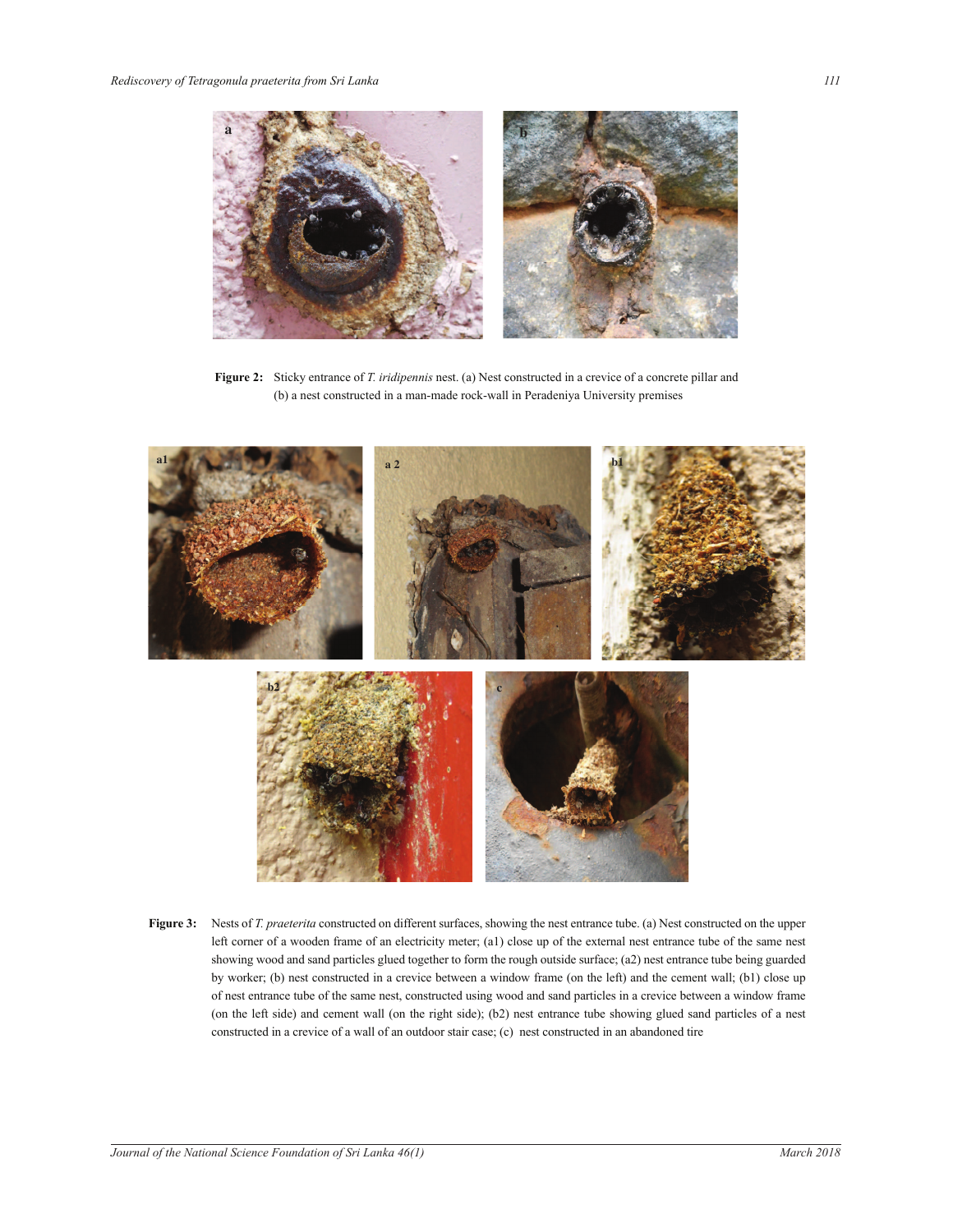## **Systematic note**

# *Tetragonula praeterita* **(Walker, 1860)**

#### **Diagnosis**

*Worker female:* The two species of Sri Lanka *Tetragonula*; *T. iridipennis* and *T. praeterita* are similar in appearance, the latter species is slightly smaller than the former. The major difference in the worker bee lies in the arrangement of hairs on frons and clypeus of the two species: plumose hairs on clypeus and frons are abundant in *T. iridipennis* and they are sparse in *T. praeterita* (Rasmussen, 2013).

## **Comparison of morphometric data of the head of**  *T. iridipennis* **and** *T. praeterita*

Analysis of morphometric data of the variation in head measurements of the worker bees of the two species revealed that there is a significant difference between all measured variables (Table 1). This observation was further confirmed by the PCA, where two distinct clusters are seen (Figure 1). The highest contribution to the variation is from the head-width (covariance  $= -0.652$ ).

*External nest entrance tube:* In nests of *T. iridipennis*, the nest entrance is sticky (Figures 2a and 2b) due to resin and is circular-oval with a length of  $23 \pm 9.0$  mm (widest part measured) and a width of  $17 \pm 6.7$  mm  $(n = 7)$  (Figure 3). The nests are found mostly in tree trunks and crevices of cement (Figure 2a) and rock walls (Figure 2b). In contrast, the nests of *T. praeterita* have a laterally flattened external nest entrance tube with a length of  $17.4 \pm 4.0$  mm and a width of  $6.0 \pm 0.7$  mm  $(n=5)$ . Its nests are found in wooden man-made structures such as electricity meter frames (Figures 3a1 and 3a2), window frames (Figure 3b1), crevices of cement and rock walls (Figure 3b2) and abandoned tires (Figure 3c). The nest tubes were formed of wooden particles, sand particles or both glued together with resin. The nests of the two species are common in houses and buildings within the Peradeniya University premises in the Kandy District.

# *Behaviour of guarding worker bees at the nest entrance:*

In *T. iridipennis*, worker bees that guard the nest entrance did not change their behaviour when an object was moved closer to the nest. In contrast, in *T. praeterita*, the guarding bees at the mouth of the flattened external nest entrance tube moved in fast when an object was moved closer to the nest. Entrance tubes of *T. praeterita* were kept sealed after sunset, while the nest entrance of *T. iridipennis* was kept open throughout the day and night. Bees with sticky resin loads in their corbacula were often seen at the nest entrance of *T. iridipennis*.

 Although stingless bees of *T. praeterita* have gone unremarked since its first description in 1860, the present survey shows that its nests are common within the Kandy District sharing habitat with *T. iridipennis*. Extensive field surveys conducted previously by Karunaratne (2004) to explore the bee fauna of Sri Lanka may have missed this species due to incorrect identification of it as *T. iridipennis*, due to the close similarity in their external morphology. *Tetragonula praeterita* was first synonymised under *T. iridipennis* by Schwarz (1937), later followed by Moure (1961) and Sakagami (1978). In 2013, Rasmussen identified it as a separate species and included both under the '*iridipennis*' species group along with two other species, *T. ruficornis* and *T. bengalensis*, all from the Indian subcontinent. Studies on the male genitalia and molecular identification of the four species within this species group will further consolidate their identity at species level. According to Couvillon *et al*. (2008), the larger nest entrance constructed by *T. iridipennis* is able to accommodate high traffic at the entrance tube guarded by more aggressive workers, compared to *T. praeterita.* The temporary sealing of the nest entrance tube at night by *T. praeterita* may reduce predator and robber pressure (Roubik, 2006). In contrast, sticky nest entrance of *T. iridipennis* may deter non-flying intruders (Michener, 1974; Roubik, 2006). Nogueira-Neto (1997) showed that stingless bees actively immobilised any intruder to the nest using resin deposited in the nest. Although stingless bees contribute much to the pollination of flowering plants, the nests of stingless bees, particularly of *T. praeterita* are vulnerable to destruction by humans as they also use man-made structures for nesting. The recent survey revealed that more than 90 % of the nests are built on the wooden frames of electricity meters. According to personal information obtained from meter readers, house owners spray the insecticide 'Mortein' to kill the insects not knowing that the nests belong to stingless bees. Therefore, public awareness on the importance of these bees that are harmless is timely for their conservation. The re-discovery of *T. praeterita* many decades after its first identification highlights the importance of conducting regular field surveys to explore the bee fauna of the country.